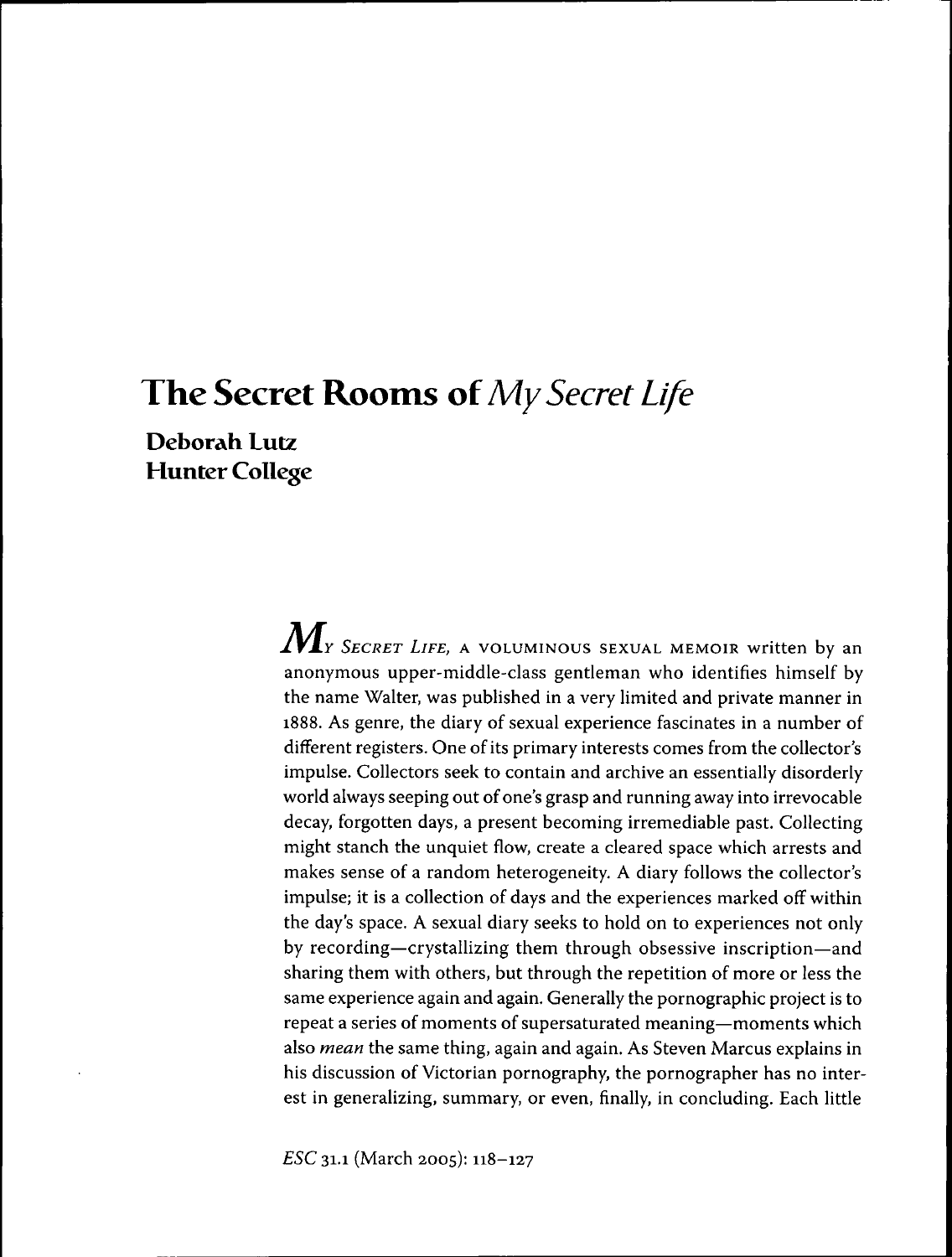narrative has its temporary and natural teleology in the orgasm. Once this climax comes, the narrative possibilities are limited to retelling the same story, with only slight variation. "Generalization is in fact anathema to pornography," Marcus writes,

for what generalization does is to sum up or bring to conclusion a train of concrete instances; most of all it dispenses with the need for a further production of such instances, for a repetition of them. But it is precisely in repetition, in repetition sustained to infinity and beyond, that pornography and its allied phenomena live and move and have their being. (51)

Pornography in general and *My Secret Life* in particular are collections of instances rendered with scrupulous and concrete detail.

"The collector is the true resident of the interior," Walter Benjamin writes (9). Reading *My Secret Life,* one is struck by the rich detail when houses and rooms are described. For instance, a typical interior of a house of assignation is described as follows:

It was a gentleman's house, although the room cost but five shillings: red curtains, looking-glasses, wax lights, clean linen, a huge chair, a large bed, and a cheval-glass, large enough for the biggest couple to be reflected in, were all there. (72)

Such mappings are the topoi of Marcus's famous term "pornotopia"—an idealized world where geography exists only to further erotic desire. Interiors are described and plans of houses are laid out merely as sites more or less convenient for various types of erotic positionings, gazes, and fulfillments. To analyze the interiors of any pornographic work is to let the gaze wander from the central theme of the work; it is to soft focus the erection, the movement, and the orgasm and to concentrate on the housing of the activity, the way it dwells in and occupies its space. The materiality of the sexual encounter (already a very material activity) can be defined by taking as part of its very ontology the ways it interiorizes. Intimacy is in many ways always about interiority. To look inside, to penetrate inside, to be inside is topographical as well as sexual. *My Secret Life* continually explores this linkage of pornography with place, sexual confession with intimate space. The most interesting spaces of My Secret Life, and the ones I will focus on here, are those that trouble the simple binary opposition of inside and outside, centering on the boundary and the threshold.

Walter's interest in thresholds can most easily be understood on the register of sexuality. Penetration is a crossing of a bodily threshold, a

DEBORAH LUTZ teaches nineteenth-century English literature at : Hunter College in New York City. Her forthcoming book. *The Dangerous Lover: Gothic Villains, Byronism, and the Nineteenth-Century Seduction Narrative,* traces a literary-historical itinerary of the lover whose eroticism comes from his remorseful and rebellious exile, from his tormented and secret interiority. She is currendy working On a book on Victorian pornography.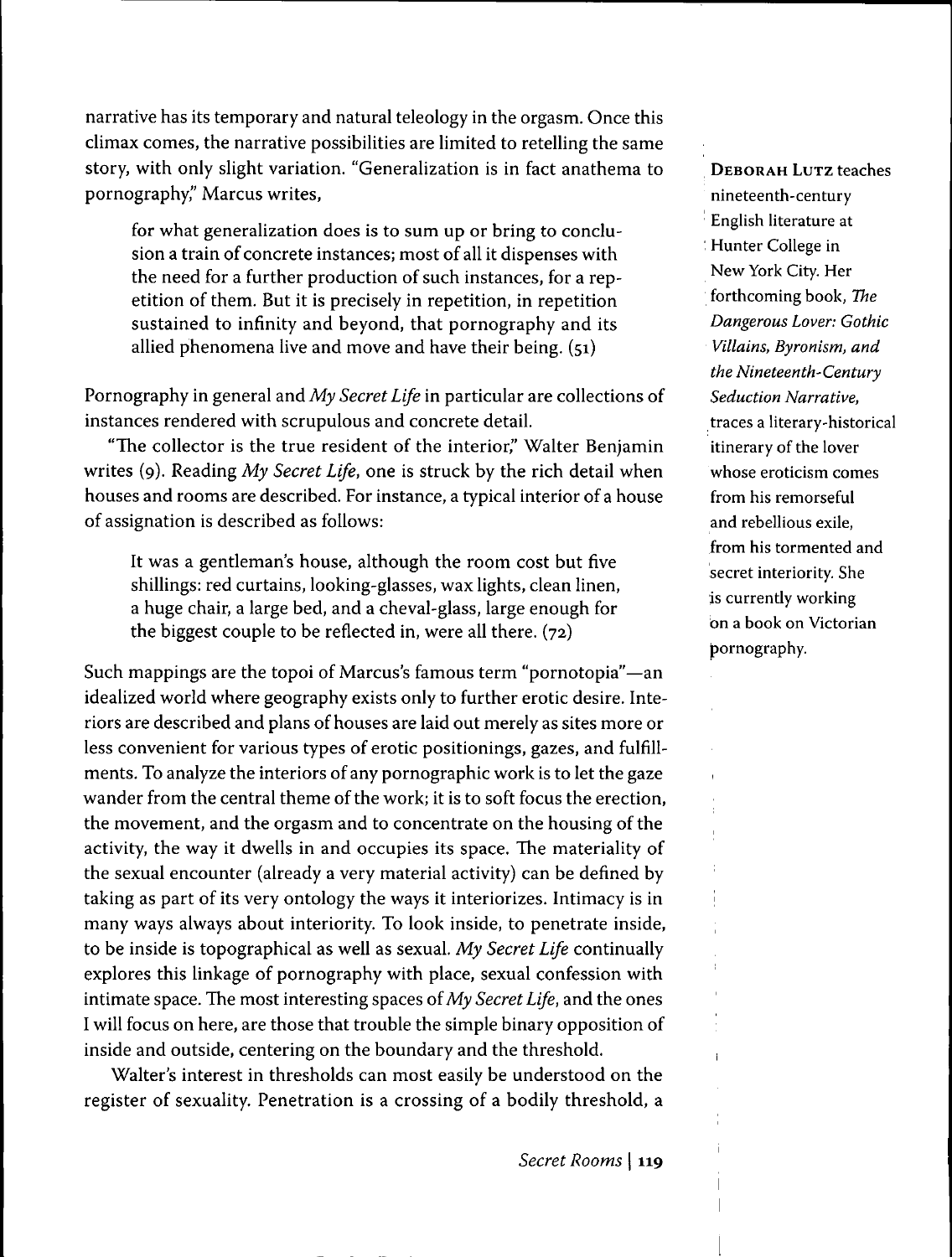movement from the exterior of the other's body into the interior (well, for the male, that is). One section, entitled "small entrance, large interior," describes the narrator's surprise at the way the woman's genitals mysteriously guard a sometimes unknown quantity. His curiosity never abating, Walter spends literally hundreds of pages describing how this threshold looks and feels. He creates a classification of types and discusses how many of each type he has seen, out of the thousands of women with whom he sleeps. Marcus's Freudian reading of the narrator's insatiable collecting turns on Oedipality. Walter's interest in the vagina is to again and again ask the question: where is the penis here, and, if it's not here, does that mean I don't have one? But putting the psychoanalytic aside, the topoanalytic also sees a bottomless questioning, not a searching for something that will never appear, but rather an ontological wondering about the limitlessness of unquantifiable space, what it might or might not contain, and whether or not the subject can situate himself inside and/or outside it. The author desires to penetrate space and then describe its secret inhabitings, yet at the same time he wants to keep in play the mysteriousness of spatiality. The desire to maintain the unknown is readily apparent in Walter's interest in various kinds of thresholds between rooms, which work as spatial analogues to human cavities and orifices and the obsession with being just on the outside or just entering.

Walter Benjamin, in his tribute to nineteenth-century interiorizing and exteriorizing, the *Arcades Project,* describes a similar type of desire predicated, he feels, on what he calls "threshold magic": "Like all magic substance, this too is once again reduced at some point to sex—in pornography. Around 1830, Paris amused itself with obscene lithos that featured sliding doors and windows" (214). A magical feature lies in not knowing what might pass over the threshold and come into the interior, if one is inside. If one is outside, then the magic is in trying to cross the threshold and move within or in wanting to stay, playing, around the threshold. The last two types of magic belong to the narrative of My Secret Life.

Somewhere around the halfway point of the eleven volumes of *My Secret Life* our man becomes obsessed with looking around and through doors and walls into hidden rooms and into the secret lives of others that might be enclosed within. This desire begins in European hotels where he stumbles upon peepholes and is thus enabled to see couples having sex. He begins to look for such opportunities and even makes his own peepholes with a portable gimlet as he wanders from one hotel to another. He eventually stages such scenes in brothels. Becoming fairly obsessed with clandestine watching, he begins narrative after narrative with such asides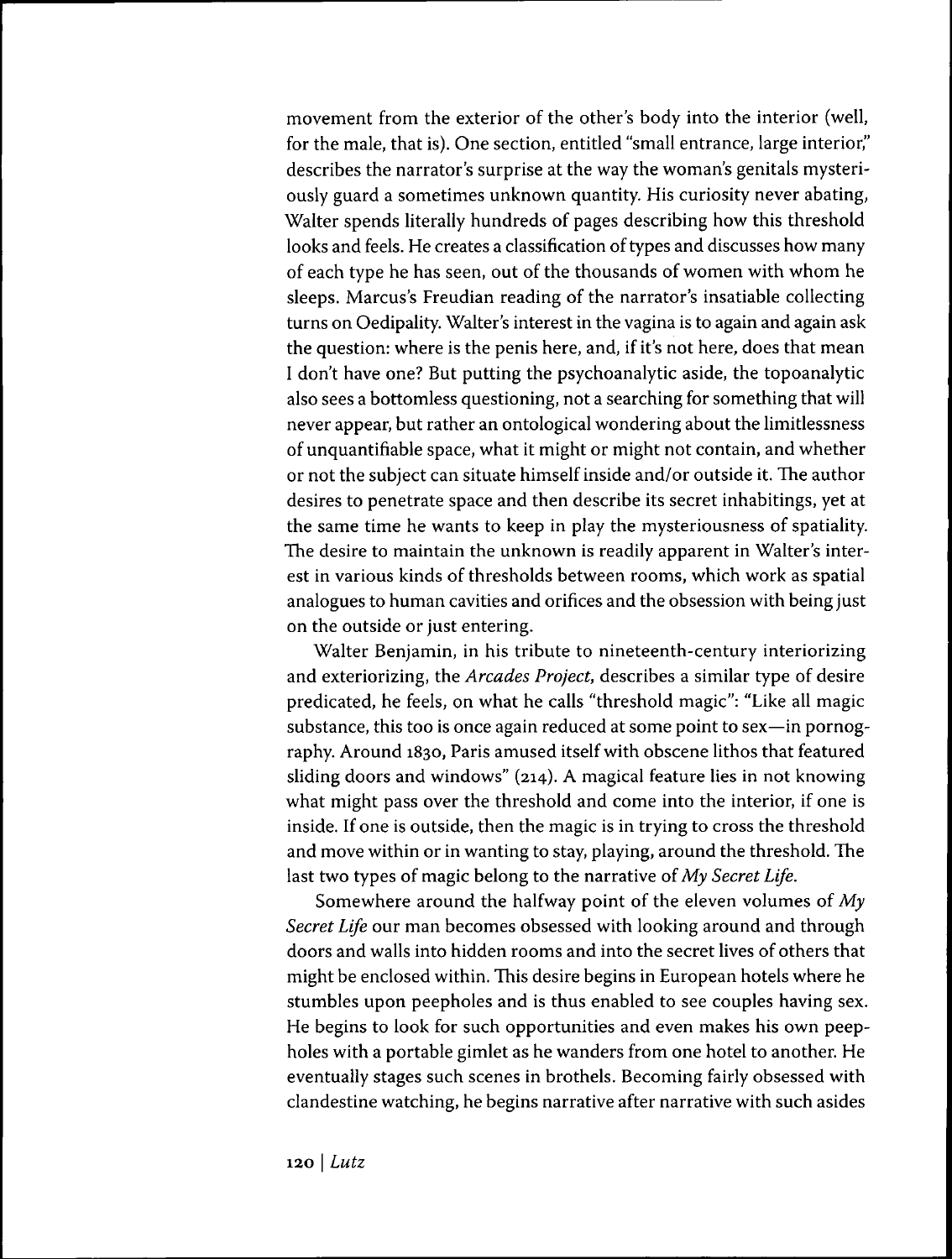as, "The peephole gave me endless amusement" (1957), or "Next night at the peephole" (i960), and "Then very fit I went there and to the peephole" (1967). His scopophilia is clearly another way of penetrating into interiors, just as his obsession with the sexual interior of women is in entering or in the moment of crossing. A typical secret liminal between two interiors is described as follows:

I heard a male and female voice in the chamber adjoining, which was connected with mine by folding doors. I had only arrived there that morning. I looked for a peephole but saw none. A big chest of drawers was placed across the door, obscuring the key hole. It was empty, yet with much difficulty I moved it aside, and then found that a piece of furniture was placed in a similar way on the other side. Balked, I looked for my gimlet and couldn't find it. Then I noticed that the doors, very badly made as they usually are abroad, did not shut into a recess, but folded on my side against the architrave or top framework, and did not at the top appear to fold close owning to their having warped. I mounted the drawers, but was then not tall enough, so putting one of my trunks on them I mounted that, and then thro a long chink at the top, saw half over the room, which was like mine, an unusually large one.  $(1195 - 96)$ 

The odd folding doors that don't quite fit seem to emerge from a dreamscape or fairytale where such openings lead to magical experiences, such as the "open sesame" of Ali Baba and the forty thieves or the incongruous doors of children's stories that open into another world such as in C.S. Lewis's *The Lion, the Witch, and the Wardrobe.* Gaston Bachelard phenomenologically celebrates doors in his *Poetics of Space:*

But how many daydreams we should have to analyze under the simple heading of Doors! For the door is an entire cosmos of the Half-open. In fact, it is one of the primal images, the very origin of a daydream that accumulates desires and temptations. (222)

The ontology of the half-open strongly tempts Walter. The imagination illuminates the threshold when it is partially obscured, emphasizing an interior, perhaps empty or full.

To step over magical thresholds, to penetrate from one hidden space to another are movements endemic to the genre of pornography. Through the author's act of scopic penetration via this "large chink," he creates a kind of containment for the intimate living of others and the ways they

To step over magical thresholds, to penetrate from one hidden space to another are movements endemic to the genre of pornography.

**Secret Rooms** | 121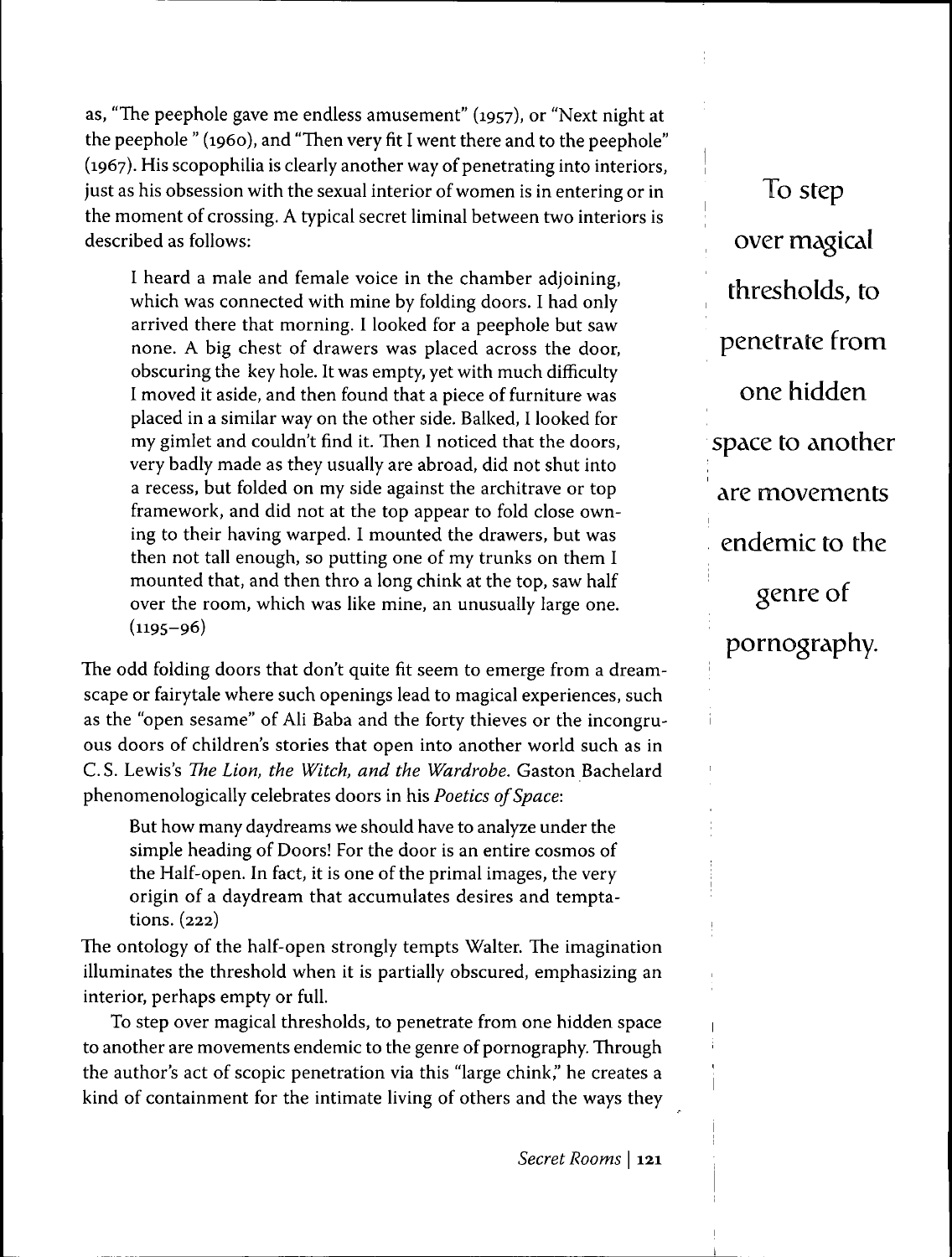sexually dwell in their interiors, a way of having or collecting them for himself. Walter tries to possess others in his peculiarly distant way by looking into intimate spaces and watching private acts. Possessing for him means experiencing sexuality (sometimes limited to spying on sexual acts, as we see here) and then recording that experience in his diary. Further possession comes through placing his experience and that of others in space, or interiorizing. His possession *materializes* his experiences, embodies them; the author's excitement in the above episode comes from creating secret spaces to expose. Textualizing his experiences constitutes the next step—recording them in words. Reading the approximately three thousand pages of *My Secret Life,* one comes to see that the author wants to have sexual knowledge of as many bodies, orifices, and erotic spaces as possible. In fact, this is one of the major drives of his life and his memoir. Thus is he a collector, and in this way he seeks to order and memorialize experience. Recording singular acts of dwelling in his diary, he makes them available for others to toy with through the act of reading. He can then contain and classify his experience, his diorama of sexual acts framed by place.

The possession of the erotic interiorizing of others becomes more complicated as Walter's desires develop and mature. He comes to carefully create his own architectural events in European brothels. The most desirable and satisfying floor plan involves at least two rooms connected by secret thresholds of various sorts. These hidden liminals could be peepholes, keyholes, sliding panels, or masked doors. The author desires not only to peep—to watch prostitutes with other men—but he uses architecture to create a hidden thirdness and a variety of clandestine penetrations through thresholds. Desire resides in these rooms in an overdetermination of liminals and an obsession with various kinds of thirdness. Probably the most elaborate of these experiences takes place in a German-speaking brothel. His current favourite prostitute has another male client on the way, so the author slips into a second room—the first woman's sister's room—in order to watch them having sex. Again through an ill-fitting door the narrator watches the unfolding scene. The sister happens to be in her room seminaked, so the author finds himself faced with an embarrassment of riches. While keeping half an eye on the sister in the room he currently occupies, Walter first watches through the crack and carefully describes (after the fact, in his diary, of course) the two having sex in the next room. Then, by prearrangement but without the other client's knowledge, the prostitute makes an excuse and slips briefly through a door different from the one they entered by, but which leads into Walter's room. His first want is the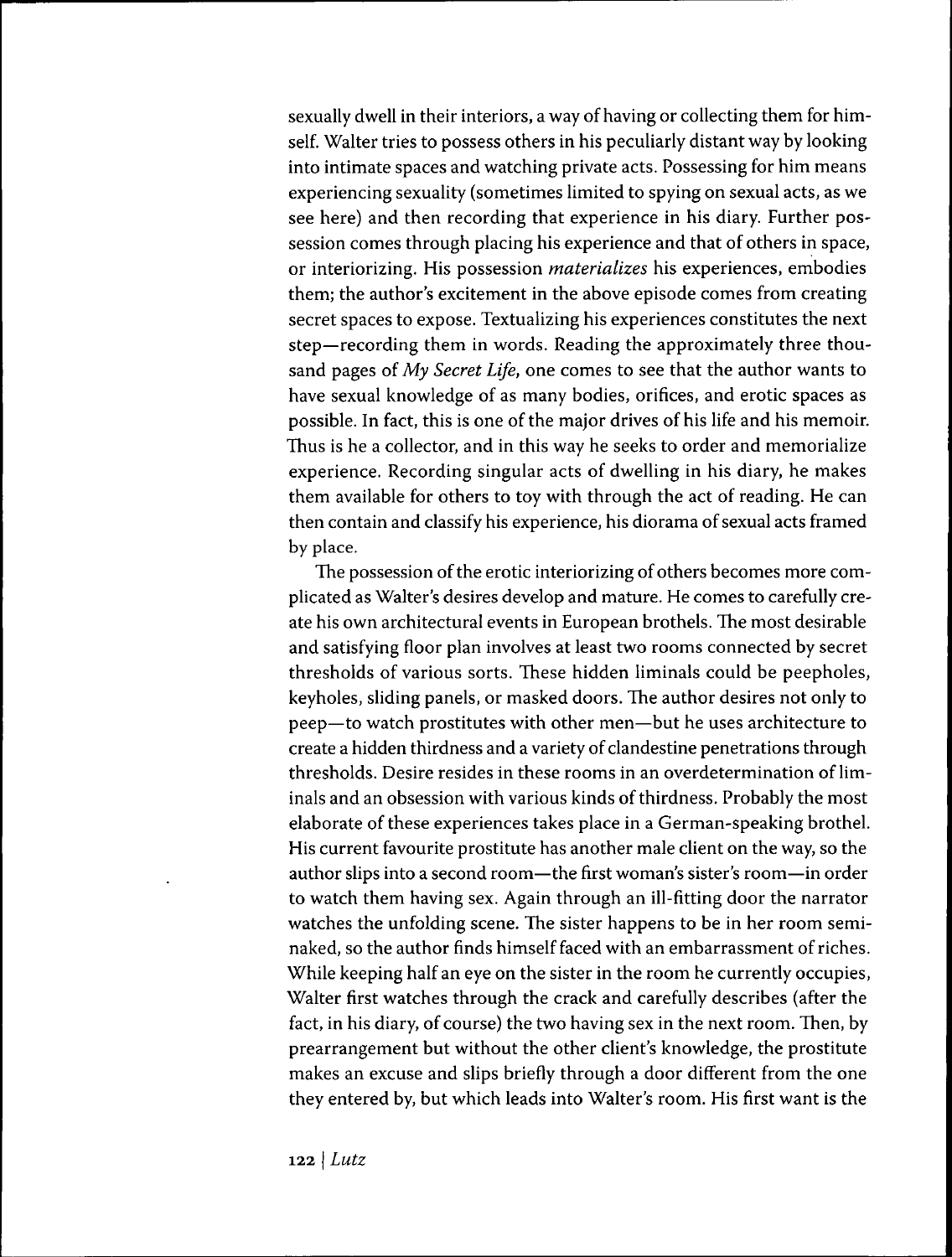usual one with him: to look at the way the other man has filled her interior. "There was the lovely cunt, its red surface well nigh hidden by white thick sperm. The sperm hung to the fringe, it lay thick low down on the orifice of the avenue into which the libation had been poured" (1745). The mysteriousness of this already fascinating interior is increased now that it is hidden. The pornographic subject wants to display the secret interior, yet keep it hidden all the same, and this double movement is situated on the boundary line and its point of penetration.

The other man's semen is the trace—the residue of dwelling sexually. Benjamin writes that "To dwell means to leave traces. In the interior, these are accentuated" (9). Viewing the material evidence of "secret lives" (the narrator's code for "sexual lives") means proving that they really did happen. Part of his interest in interiors lies in knowing concretely what happens in them—sexually speaking, of course. But this knowledge must, for him, come from repeating himself the acts that happened in those interiors. Much of the titillation of the re-enactment comes from reimagining the act that just happened without him, there in the other room. He writes, "The lascivious delights roused in my brain, at the idea of my prick being in the temple which a man had just enjoyed and left, haunted me spite of myself" (1884). While he fills interiors—having sex in a room and ejaculating in a woman's vagina—he imagines the similar act of dwelling that happened earlier. Not only does he pine for erotic knowledge of the other and his/her experience, he wants to *be* that other man ejaculating then; he wants to *be* the woman and be filled with semen.' He wants to *be* in that other room, interiorizing it and being watched by himself. Even though he watched the intercourse, what he finds particularly compelling is that it happened in a place he was not. It is the "visions of what he had just seen" (1747) that make him "wild with lust" (1744) when he looks at the first prostitute and that bring on "the desire to have her just as she was, to cover my prick with his sperm" (1745). The titillation of the other interior lies in the fact that he was not *in* it, that he could merely *see* it. He wants to penetrate her, as usual, but he also wants to penetrate an interior that *has already been occupied* and that shows so clearly the traces of this occupation. In some sense, he wants the other man's penis to be in her vagina at the same time as his own penis, yet even more strongly he wants to feel the absence and past, lost presence of the finally inaccessible sex

1 "How I should like to experience a woman's sensations as her cunt heats and moistens, and desire for the man gradually rises till it overwhelms her, and she yields" (1940).

*Secret Rooms* | 123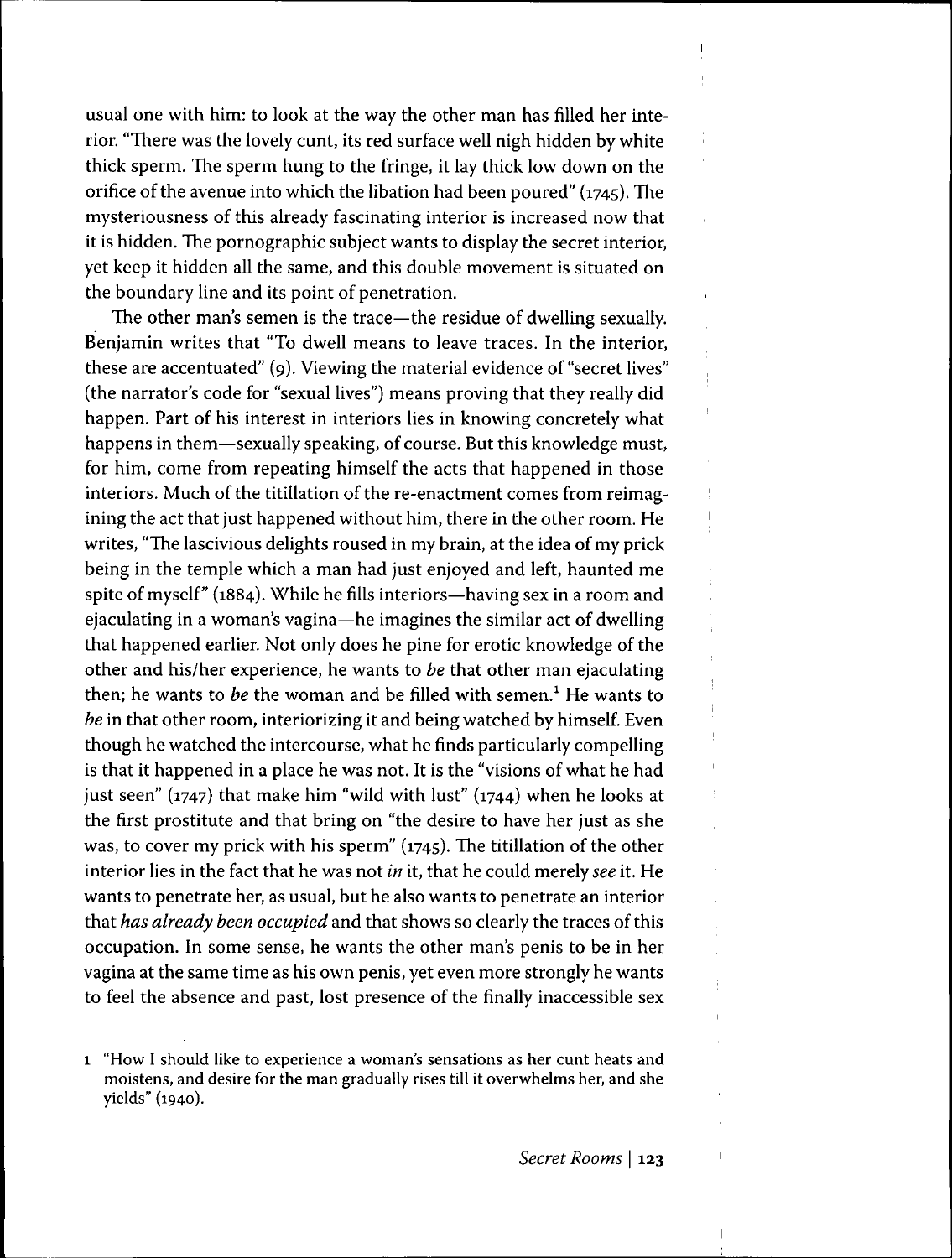act. Like all pornographers, the author has the desire to fill spaces and see them filled, but another desire consists of imagining spaces whose very fullness speaks of his own absence. Fascinated by interiors that exteriorize him, not only does he stage his being a third in an activity between two, but he stages his outsideness.

In the next movement of this scene, the first woman goes back to the anonymous man and has sex with him again, while Walter watches once more. As all of this is occurring the second sister observes, becoming a fourth, and eventually joins in through various sexual exploits with the narrator while the first sister is in the other room. For instance, while the anonymous man is performing cunnilingus in the other room on the first prostitute, a typical incident happens as follows:

The gamahuche [cunnilingus] of her sister was in my mind, she was perhaps being gamahuched at that moment. The letch seized me, and applying my tongue to the Fraulein's cunt, I licked it rapidly, thinking of her sister's gamahuching, wishing we were all in the same room, and gamahuching side by side. (1746)

Walter's desire increases precisely because of the distance marked between the two interiors and the barriers that separate them, despite his declared wishes. He both wants these blocked thresholds to stay in place and wants their abolishment. Also at work in this oscillation at the point of entry is a desire to have these secret interiors kept secret by the paradoxical entrance of a third, or even a fourth as we have in this case—either to witness the secret penetration, to participate in penetrating the interior (as does the second prostitute when she watches Walter peep and observes him in his penetrations of the first prostitute), or to emphasize the hiddenness of the interior by keeping knowledge of it from another (here the anonymous man). As collector, his project here is to multiply instances of erotic acts and their geography, and it is equally to record a movement of presence and absence, a series of known or unknown spaces.

The author plays at being the master of this architecture because he controls the movement of the repeated penetrations (of people in and out of doors, of the gaze in and out of thresholds, and organs in and out of orifices), yet he also wants to be the slave of the other room and his lack of control over what goes on there. He pines to repeatedly feel the loss of the desired other. He wants to see her walk through that door once again, on her way into the arms of the other man. Losing control over these thresholds he has so carefully put in place is clearly part of his desire, but does he want, on some level, to lose himself in the other, to become pure

As collector; his project here is to multiply instances of erotic acts and their geography, and it is equally to record a movement of presence and absence, a series of known or unknown spaces.

124 I *Lutz*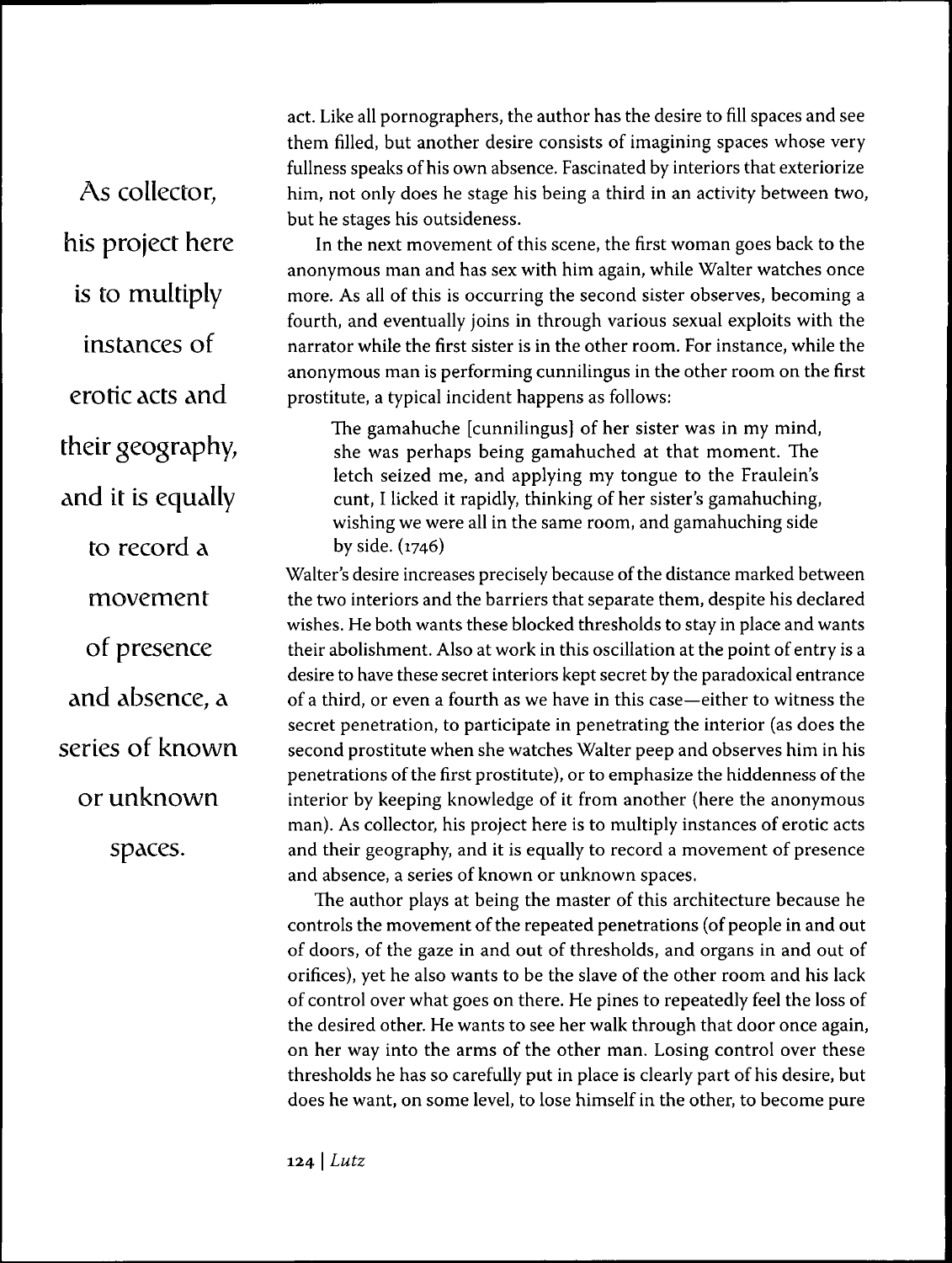absence? Such self-dissolution can come from an extreme desire to plumb the unknown and to imagine one's life going on without one's own existence. Here this imagining takes the form of a room others occupy busily, where one is not. The author's strategy is to enter such interiors again and again, while at the same time affirming the time before he was there and the time after he will be gone. One might argue here that the narrator is attempting a Wordsworthean sublime. Unlike Kant's sublime subject, the Wordsworthean subject spills over in an orgasmic excess. Such a self could dissolve at any moment into nature, into an ecstatic unity with the world. The author of My Secret Life seems to desire to erotically dissolve himself in the other, to no longer exist, ecstatically. It sometimes feels that Walter would like to lose subjectivity altogether and disappear into an erotic force that could move from interior to interior indiscriminately. Yet it is precisely *not* the sublime he desires: rather than reaching the impossibility of representation, what he wants most is the repetition of pure presentation which includes both presence and absence. What Walter most loves about sexuality is its materiality, its bare meatiness and its solid affirmation of existence. And he loves the spaces it takes up and its need to be hidden. Yes, he wants to experience his absence, but *materially.* Imagining actual interiors where he is not present, penetrating vaginas where some other has just been, the author toys with his own and others' materiality, their actual embodying. As I've pointed out in the beginning of this article, Marcus argues that pornography never generalizes but, rather, repeats instances, moments, and scrupulously rendered concrete detail. The author of *My Secret Life* wants always to move through these particular rooms, to record these very singular moments; he doesn't desire transcendence but always immanence.

The author's interest in space and absence comes from his curiosity to know what is inside. This curiosity becomes stronger and more exciting the more impossible it becomes for him to occupy those spaces himself. The most mysterious interiority he longs to penetrate appears to be that of the other, here represented by the woman's vagina. One of his central motivations in sex is to see and know "all that women had hidden of their bodies, to compare and note differences, and ask every one of them questions about their sexual tastes, sensations, and habits" (1584). Desiring to plumb the spaces that open up inside the other, he repeats crossing that threshold again and again. Yet it's not really that he wants to *know* the other. Out of the thousands of women he has sex with—most of whom he pays—he never seems to really know any of them. In fact, this is not really his project. His project is to contain those interiors, first by looking at them

**Secret Rooms** | 125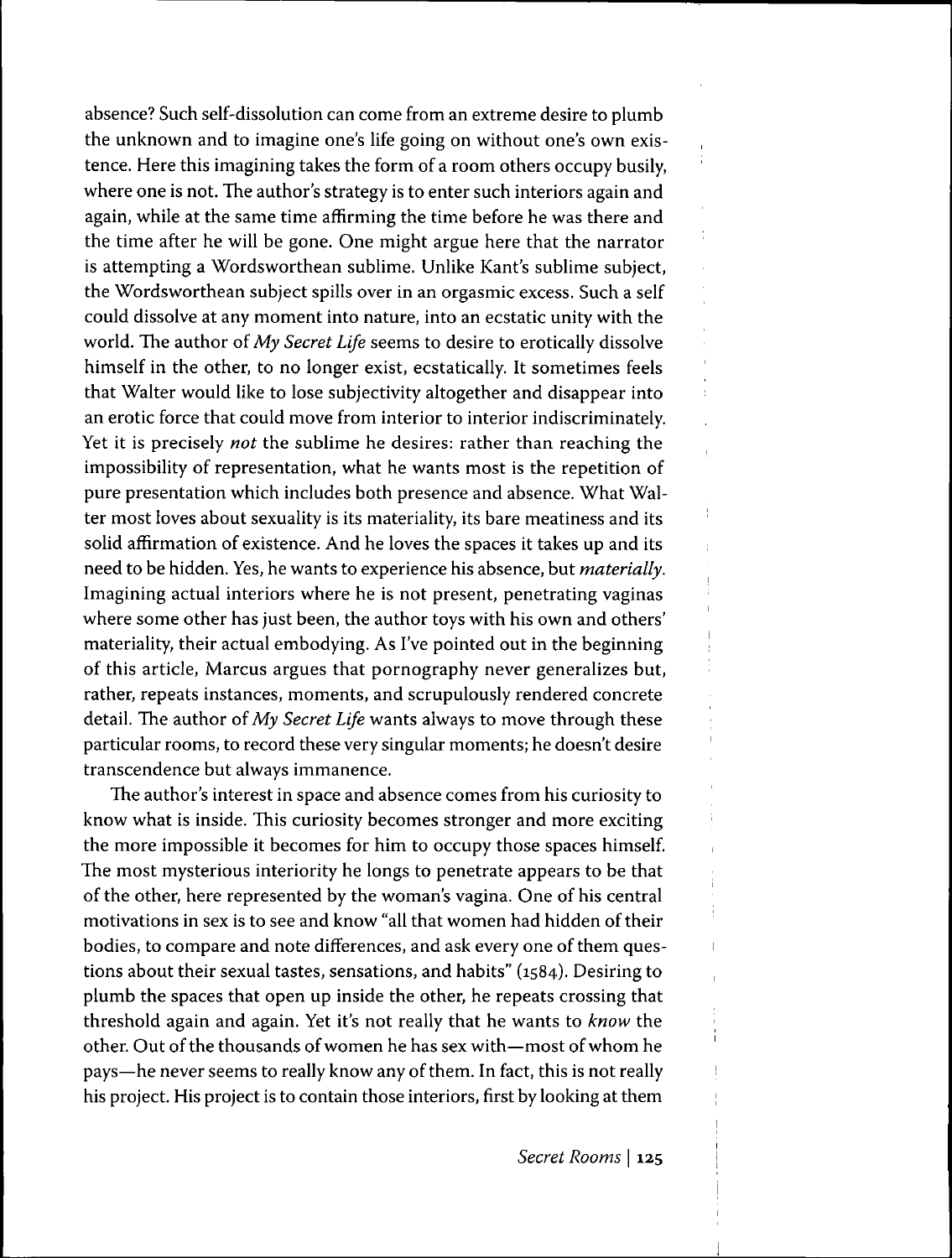and penetrating them and second by inscribing them in this text. *My Secret Life* becomes a collection of the other's interior, literally rendered.

One could argue, using an odd kind of logic, that the author's desire to feel his own absence is a need to open up spaces within himself.

As we see, the narrator only wants to know interiors sexually. He shows no real desire to truly understand or even to fully explore the depths of interiors—this includes the interiority of others as well as such interiors as the rooms of houses. After all, his diary remains a work of pornography. Hence one must wonder if what he is really after is to penetrate his own interiority. Somehow his interest in collecting all of these interiors, his repetition of the same again and again, seems to bespeak a different desire, one never fully satiated. In the impossibility to fully understand his own interior spaces, Walter compulsively handles, classifies, and lists those of others. Such an argument follows a logic similar to Marcus's Oedipal analysis as noted above—Walter repeatedly looks to see if women have penises because he's worried about the state of his own. Looking for the absences in others' interiors, he really would like to find and understand his own. One could argue, using an odd kind of logic, that the author's desire to feel his own absence is a need to open up spaces within himself. The continuation of Bachelard's quotation about doors, cited above, is relevant here: "In fact, it is one of its primal images, the very origin of a daydream that accumulates desires and temptations: the temptation to open up the ultimate depths of being, and the desire to conquer all reticent beings" (222). Does the author desire to open up the ultimate depths of being? No, this would certainly be arguing too much, but the narrator certainly wants to open erotic spaces inside himself. Such openings, speaking pornographically, show a need to invaginate himself, to create space that then can be penetrated. As part and parcel of his creation of scenes of hidden interiors, as described above, he desires to possess his own secret interiors. He wants to feel invaginated by these interiors he orchestrates; he wants the doors and holes to become ways his subjectivity can be repeatedly penetrated. Thus the massive collection of interiorizing instances that become *My Secret Life* return fully to their title. His work becomes a constant movement to hollow out what is the *most* secret life because it is hidden inside his own interiority. What else is a diary for if not to investigate one's inner life? Interiors sexually excite him because his own interiors remain hidden and tantalizing.

To return to a preoccupation of the author's discussed in the beginning of the essay, the collector's impulse remains to categorize, compartmentalize, and archive a disorderly world. The author clearly feels this need to keep in order, to contain and hold on to his experiences between the covers of his diary. His topophilia creates just another category that orders.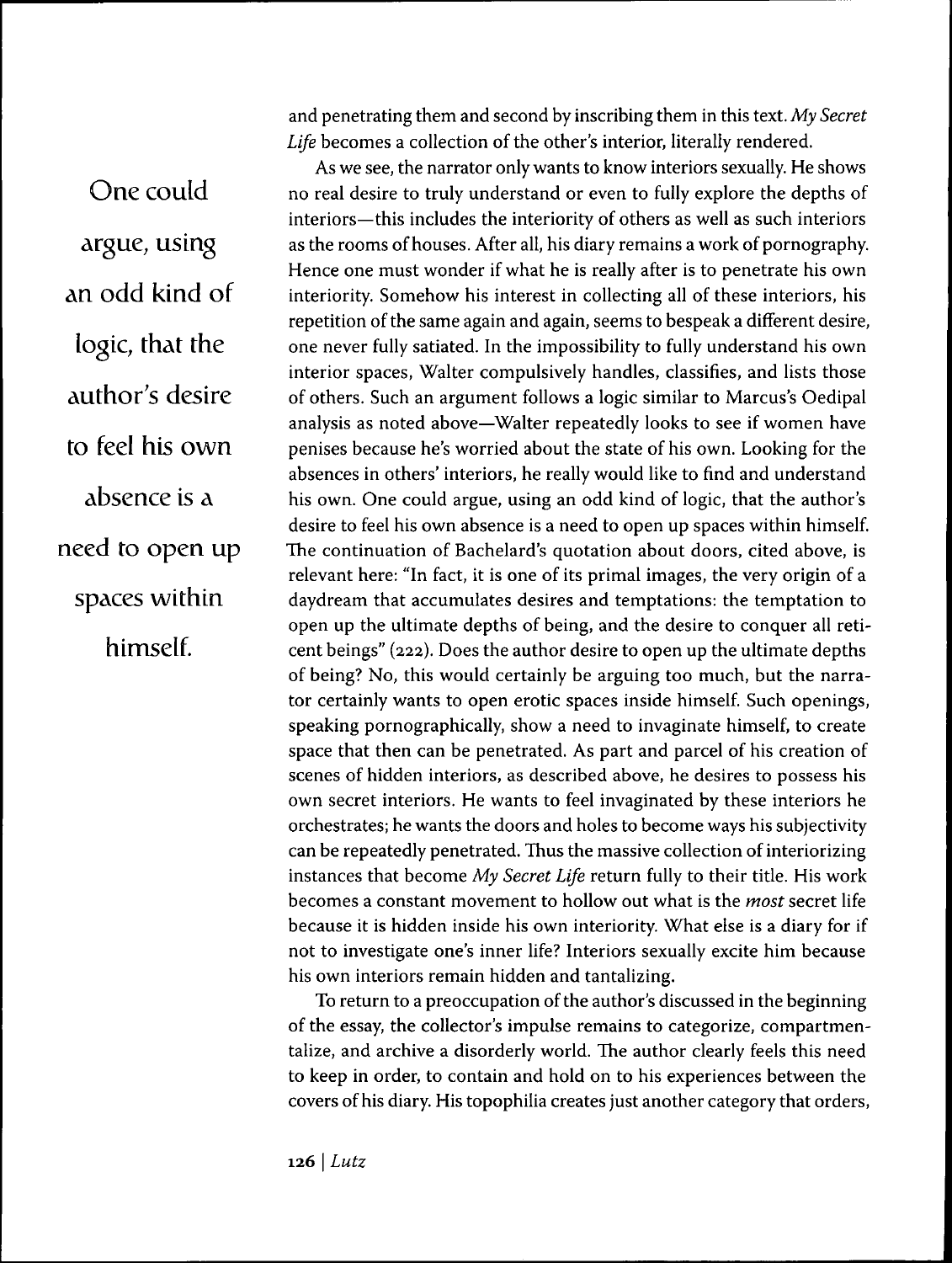that keeps experience inside and controllable. Also a drive to keep his own subjectivity bounded, the diary uses interiorizing—both of himself and others—as a means to possess and control. Yet one is constantly struck by the overall failure of the writer's great project. The incredible wealth of this overflowing work; the almost constant desire of the author to once again experience, possess, and classify interiors; and the final lack of any kind of concluding, convinces the reader that Walter never does succeed in creating interiors large enough or complex enough to hold the richness of his sexual world. Neither does he seem to ever reach the end of his own vast interior. His search for his own absence can be fulfilled not by the little deaths of repeated orgasms but only by death itself.

## Works Cited

Anonymous. *My Secret Life.* New York: Grove Press, 1966.

- Bachelard, Gaston. *The Poetics of Space.* Trans, by Maria Jolas. Boston: Beacon, 1994.
- Benjamin, Walter. *The Arcades Project.* Intro, by Howard Eiland. Trans, by Howard Eiland and Kevin McLaughlin. London: Harvard UP, 2002.
- Marcus, Steven. *The Other Victorians: A Study of Sexuality and Pornography in Mid-Nineteenth-Century England.* New York: Basic, 1966.